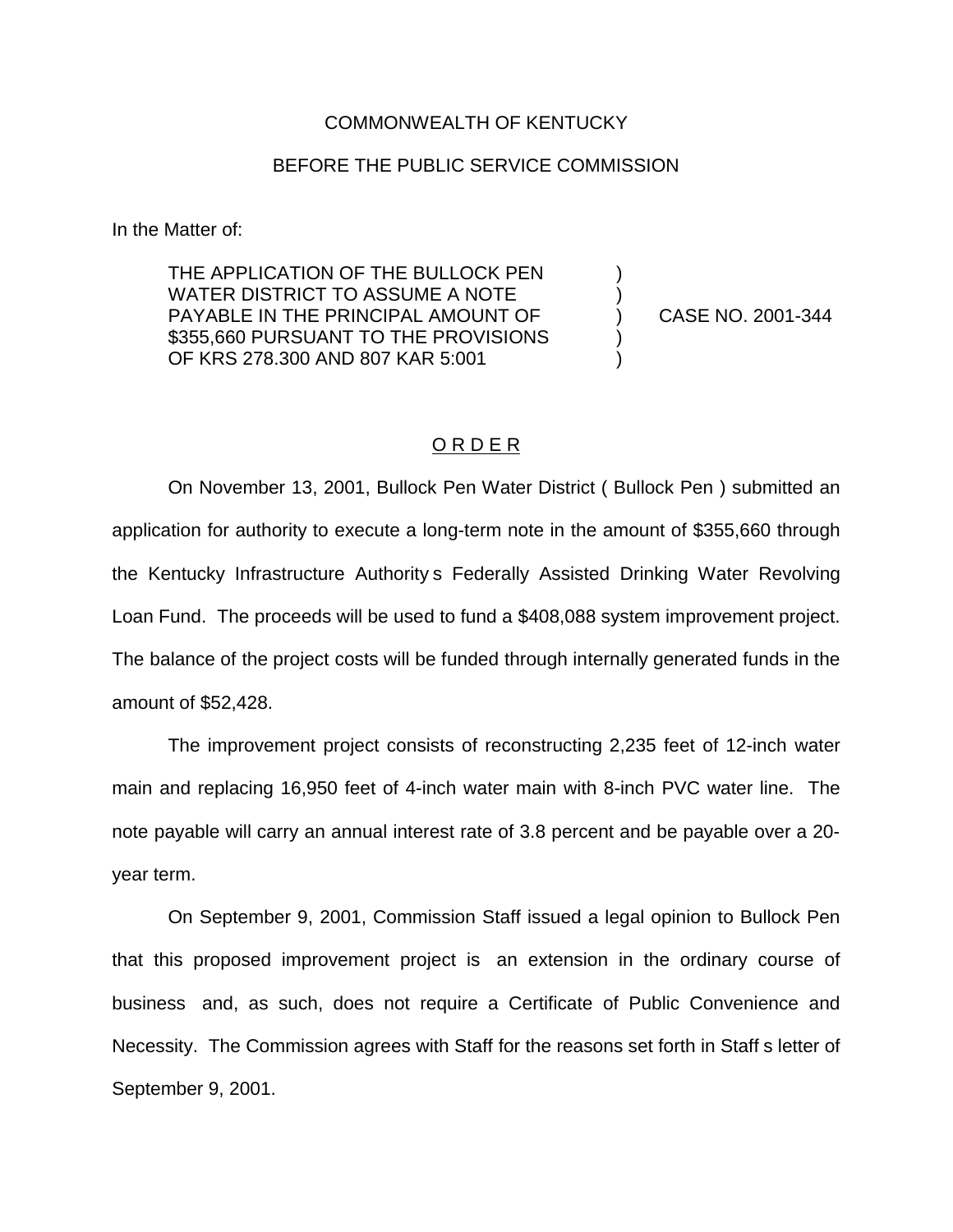In its filing, Bullock Pen also requests a deviation from Administrative Regulation 807 KAR 5:001, Section 6(9), which requires the submission of a detailed income statement and balance sheet for the period ending not more than 90 days prior to the date of the application. Bullock Pen states in support of its request that there has been no material change with respect to its financial condition since its most recent annual audit report and that it does not have the financial ability to conduct a supplemental audit to comply with the 90-day requirement. The Commission finds that good cause exists to grant Bullock Pen its requested deviation.

The Commission finds that Bullock Pen s plan of financing is for a lawful objective within its corporate purposes, is necessary or appropriate for or consistent with the proper performance of its service to the public and will not impair its ability to perform that service, is reasonably necessary and appropriate for such purpose, and therefore should be approved.

IT IS THEREFORE ORDERED that:

1. Bullock Pen s proposed system improvement project is within the ordinary course of business.

2. Bullock Pen s request for permission to deviate from the requirements of Administrative Regulation 807 KAR 5:001, Section 6(9), is granted.

3. Bullock Pen s proposed plan of financing with the Kentucky Infrastructure Authority is approved.

4. Bullock Pen is authorized to assume a long-term note payable not to exceed \$355,660 with an annual interest rate of 3.8 percent and a 20-year term.

5. The proceeds from the transactions authorized herein shall be used only for the lawful purposes specified in Bullock Pen s application.

-2-